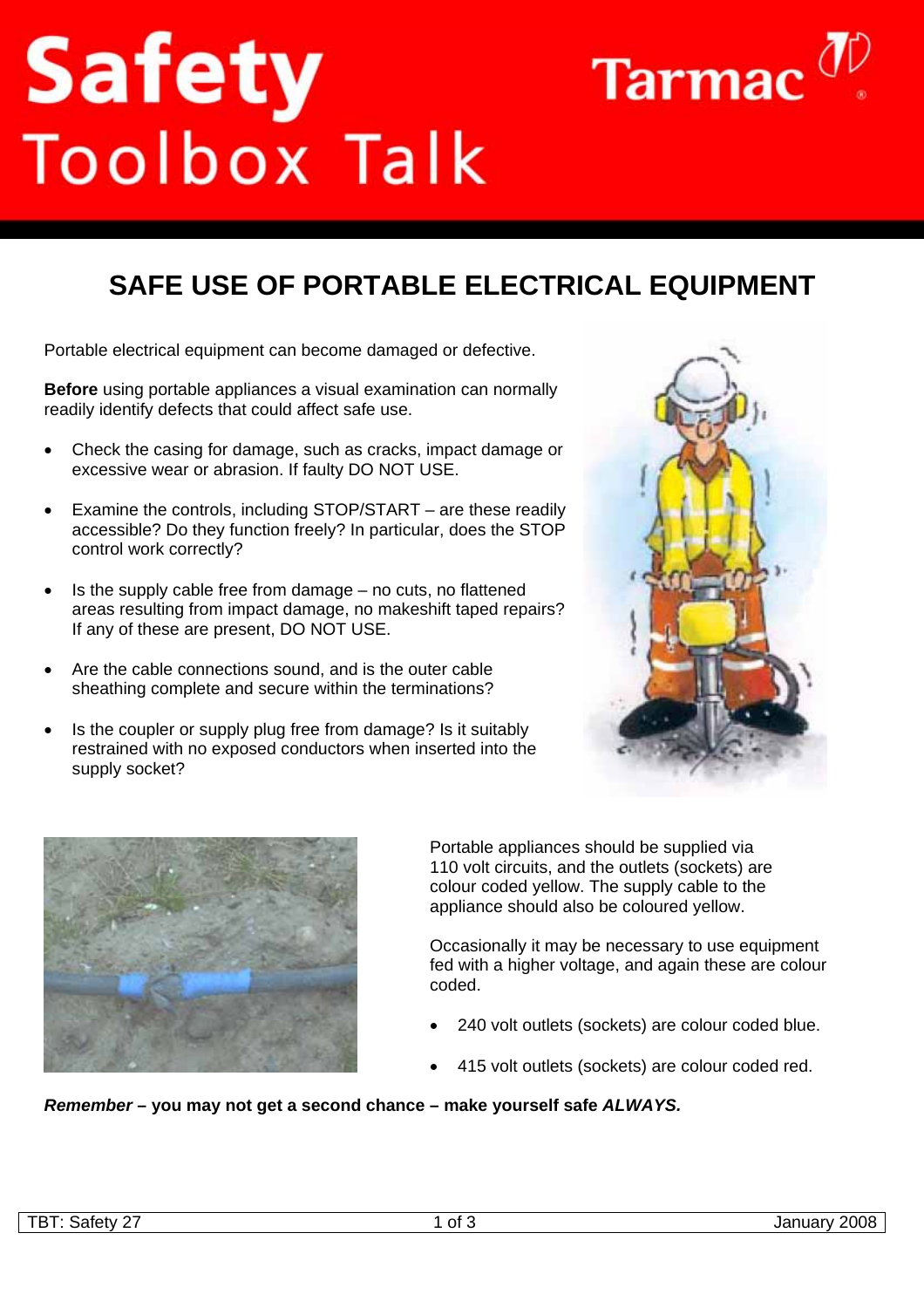## **QUESTIONS – (there may be more than one correct answer)**

|              |                                                                                                     | A                                                   | в                                                      | С                                                      |
|--------------|-----------------------------------------------------------------------------------------------------|-----------------------------------------------------|--------------------------------------------------------|--------------------------------------------------------|
|              | Do you need to be an electrician<br>to examine portable equipment?                                  | $Yes - you're$<br>checking for<br>electrical faults | $No - you are$<br>checking for visual<br>defects       | Sometimes                                              |
| $\mathbf{2}$ | What voltage should portable<br>equipment be?                                                       | 415V                                                | 110V                                                   | 240V                                                   |
| 3            | If you notice an appliance<br>damaged, what should you do?                                          | Put it to one side<br>and use another               | Tell your mate not<br>to use it                        | Report it<br>immediately to your<br>supervisor         |
| 4            | You should never try and repair<br>electrical equipment unless you<br>are authorised to do so. Why? | You would save the<br>company money                 | It could fail at a<br>later date and injure<br>someone | Could cause<br>electrocution to you<br>or someone else |
| 5            | What colour would a 415V outlet<br>socket be?                                                       | Red                                                 | <b>Blue</b>                                            | White                                                  |